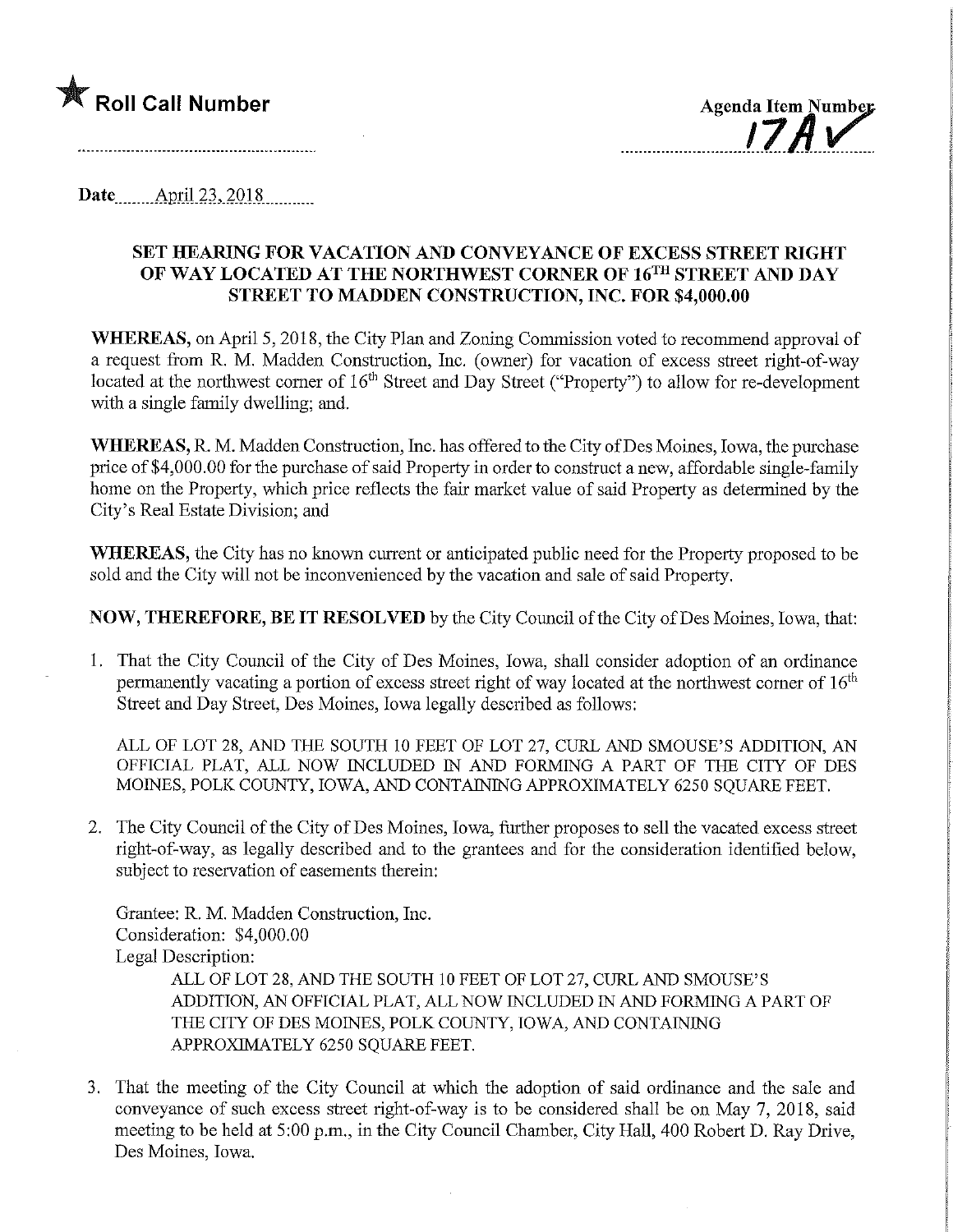

---------------------------------

Date April 23, 2018

- 4. That the City Clerk is hereby authorized and directed to publish notice of said proposal in the form hereto attached all in accordance with §362.3 of the Iowa Code.
- 5. Non-project related land sale proceeds are used to support general operating budget expenses: Org  $-EG064090.$

Moved by to adopt.

APPROVED AS TO FORM:

<u>/ *' Meel Allind*e</u><br>Lisa A. Wieland, Assistant City Attorney

| <b>COUNCIL ACTION</b> | <b>YEAS</b> | <b>NAYS</b> | PASS            | <b>ABSENT</b> |
|-----------------------|-------------|-------------|-----------------|---------------|
| <b>COWNIE</b>         |             |             |                 |               |
| <b>BOESEN</b>         |             |             |                 |               |
| <b>COLEMAN</b>        |             |             |                 |               |
| <b>GATTO</b>          |             |             |                 |               |
| <b>GRAY</b>           |             |             |                 |               |
| <b>MANDELBAUM</b>     |             |             |                 |               |
| <b>WESTERGAARD</b>    |             |             |                 |               |
| <b>TOTAL</b>          |             |             |                 |               |
| <b>MOTION CARRIED</b> |             |             | <b>APPROVED</b> |               |

## **CERTIFICATE**

I, DIANE RAUH/ City Clerk of said City hereby certify that at a meeting of the City Council of said City of Des Moines, held on the above date, among other proceedings the above was adopted.

IN WITNESS WHEREOF, I have hereunto set my hand and affixed my seal the day and year first above written.

Mayor

 $\mathbf{1}$